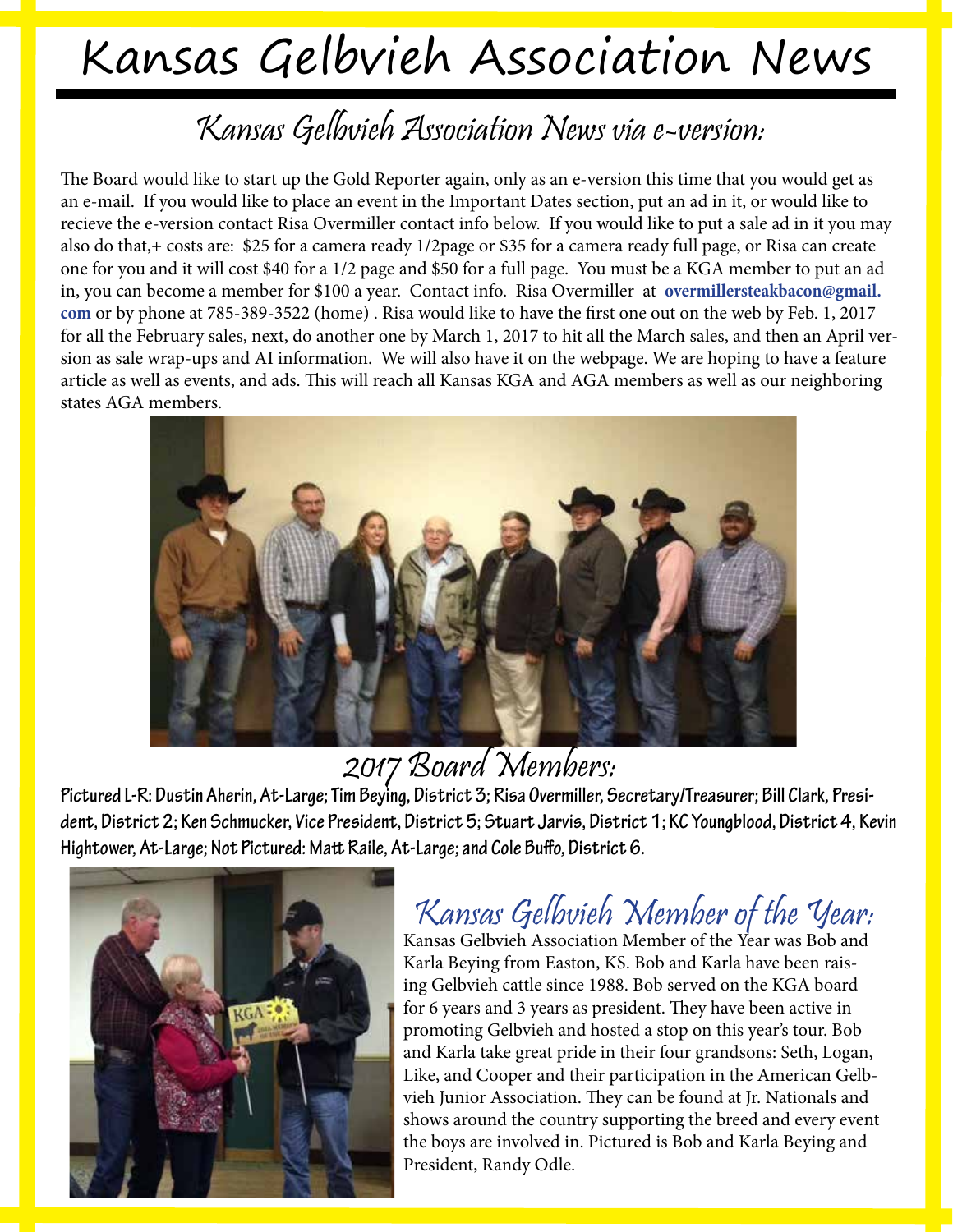## Annual Meeting Recap:

Call Meeting to Order AT 8:11 PM By: President Randy Odle





Reading of Minutes from 2015 meeting Risa Overmiller read the minutes. Jason Hightower moved to approve as read and KC Youngblood 2nd the motion.

Treasurers Report: Risa Overmiller read the annual report . Jim DeGeer moved to approve as read and Al Knapp 2nd the motion.

Risa is asking to please have your dues payed by Jan. 1, 2017, so then she can work on the spring ads.

Old business: Randy Odle discussed the new Logo at the top of the page and that the new banner would be available at the Sale to see. The Banner will be used that the state fair, American Royal, & other events. He also said that Risa came up with new plaques for the state fair and they were well liked. Both the new logo and banner were well received. GRAP funds for 2016 and 2017 approved by AGA and have used some on our fall advertising and new banner. Tim Beying gave a report on the Tour. Al Knapp gave a report on the American Royal and it moving out by the Raceway. He also stated they started a junior show up again at the American Royal and a Supreme show is being discussed.

New Business: #1 – Presdient Odle presented the member of the year award to Bob and Karla Beying. He then also said we nominated Al and Mary Knapp for the AGA Award. Ken Schmucker was re-elected Jim DeGeer moved to Cease and cast a unanimous ballet, 2nd by Al Knapp, all approved. Cole Buffo was elected for district 6 Jim DeGeer moved to cease and cast a unanimous ballet, 2nd by Jason Hightower, all approved. Stuart Jarvis was elected for district 1 Jim DeGeer moved to cease and cast a unanimous ballet, 2nd by KC Youngblood, all approved. Bill Clark was selected for President Stuart Jarvis moved to cease and cast a unanimous balled, 2nd by Terri DeGeer, all approved. Ken Schmucker was selected for Vice -President Jason Hightower moved to cease and cast a unanimous ballet, 2nd by Jim DeGeer, all approved. The KGA did not pay out all the 2015 futurity money to the Juniors so it was decided to sweeten the pot for the next two years by adding \$750 each year from what was left over. Also, changed the payout to split the pot equally between the Champion Gelbvieh and Balancer Heifer. No animal can get more than ½ of the pot. It was also decided to have Risa continue doing all the transfers for the sale and the seller not do them electronically. Randy gave both Risa and Joyce a bag for their time serving the board. The Tour will be held in Southeast Kansas District 4 in 2017 and Kevin Hightower and KC Youngblood are beginning to make plans already. Contact Kevin or KC if you would like to be on the tour in that area.

Things from the floor: 1. Andy LeDoux then brought up the upcoming National Convention in Lincoln and invited all to come. Also, to support and vote for Leland Clark for the board. 2. John Shearer then brought up the low attendance at the Kansas State Fair and asked for discussion. Jason Hightower liked the idea of adding the futurity back to the state fair. It was also to move the ks state fair junior show to be with the open show, but these things have to be brought to the state fair for discussion. Evan Cooper made a motion to see what we can do with the state fair before moving any farther. Motion died for lack of a 2nd. KC Youngblood then moved to have a committee to work on this situation. 2nd by John Shearer. The committee is KC Youngblood Chair, Evan Cooper and John Shearer.

Adjourn meeting at 9:07 pm. By: Randy Odle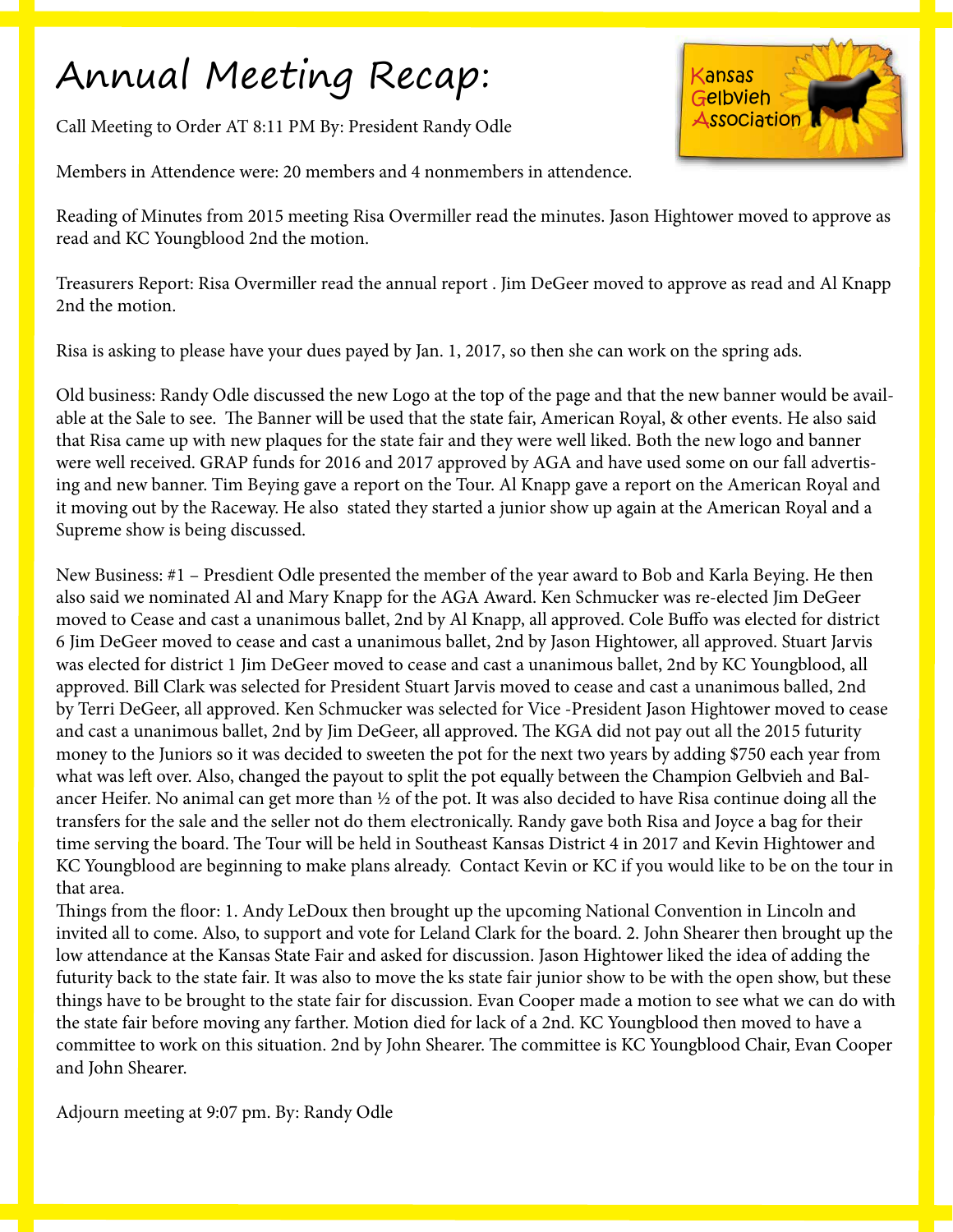# 16th Annual Pick of the Herd Female Sale Report:<br>Kansas Gelbvieh Association Pick of the Herds Female Sale

November 26, 2016; Salina, KS, Auctioneer: Ron Cunningham

Sale Management: Bulls-Eye Genetics

The high selling female was lot 15 consigned by Dawson Creek Ranch. BDCG DC 39D4 a Jan. 2016 black homozygous polled purebred sired by JRI Next Step 285X72. When the gavel fell at \$7,250 Hilltop Farms, Asbury, MO was the new owner.

The 2nd high selling female was lot 36, the youngest female in the offering RROG Deal Her In 396D a black homozygous polled purebred consigned by R&N Overmiller Gelbvieh. This daughter of 3G Zip Line 266Z commanded \$6,000 to 4T Ranch, Stillwater, OK.

3rd High seller was Lot 13 HIGH MS Cora 9C79 ET a red homozygous polled 75% heifer selling for \$5,500 to RLB Genetics, Fordland, MO. She was sired by JRI Pop A Top 197T83. This consignment came from Hightower Cattle Company.

The high selling Bred heifer was Lot 12 OGSG Crystal Clear 5208C consigned by Overmiller Gelbvieh. This homozygous polled female sired by 3G EZ Money 209Z sold for \$4,200 to Barwick Gelbvieh, Orleans, NE. The high selling pair was Lot 1. This Balancer Cow/Calf pair demanded \$4,000 to Steinkruger Gelbvieh, Upland, NE. The cow was sired by VRT Lazy TV Watchman W021, and the calf was sired by LAMJ X-Factor 673X. Barwick Gelbvieh consigned this pair.

The 12 head of breds averaged \$2,625 and the 24 head of open heifers averaged \$3,135.





**Pictures By: Tana Cooper, and Al Knapp**